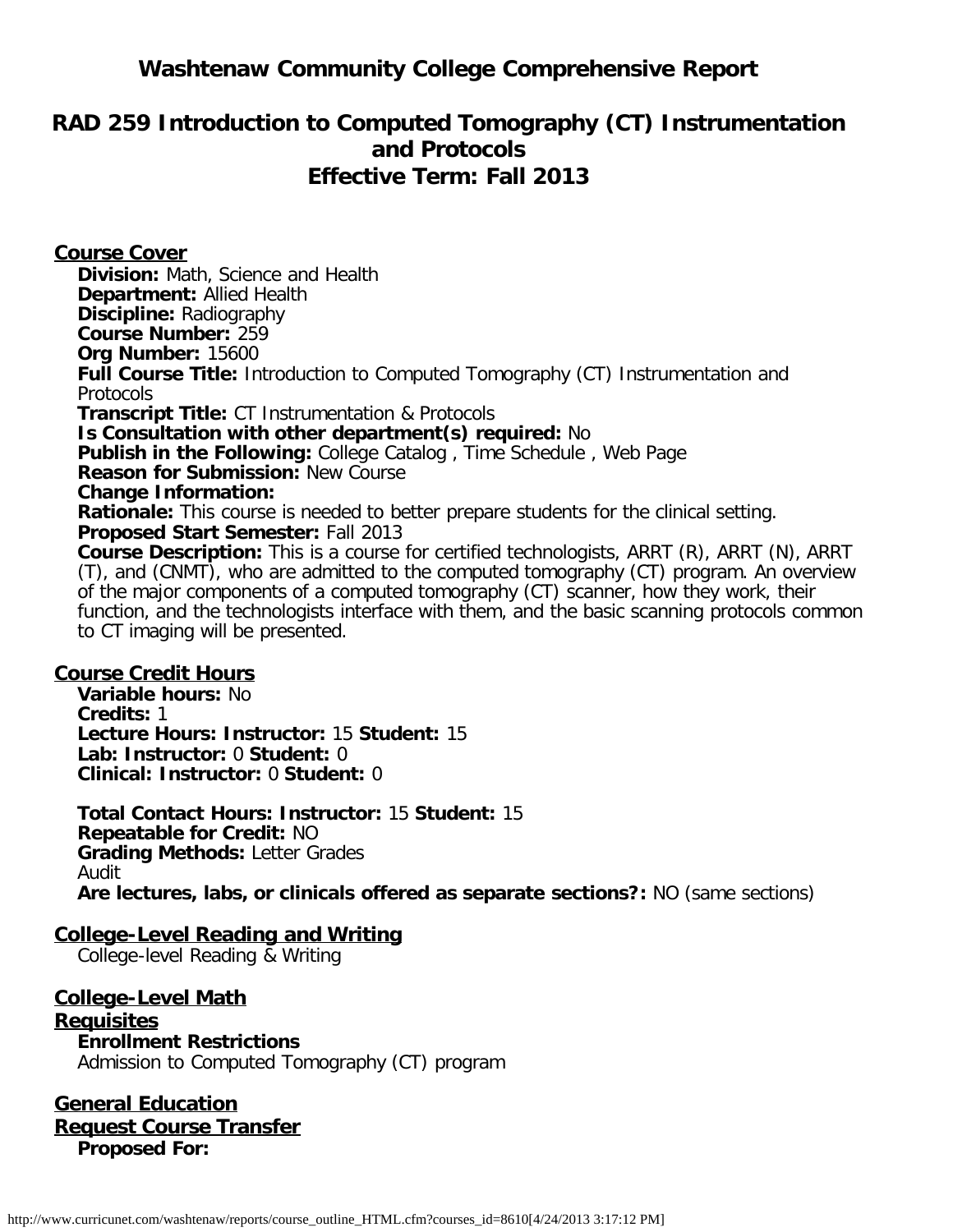## **Student Learning Outcomes**

1. Recognize the Key fundamentals of computed tomography (CT) instrumentation. **Assessment 1**

**Assessment Tool:** Embedded multiple-choice questions on the final exam. **Assessment Date:** Winter 2017 **Assessment Cycle:** Every Three Years **Course section(s)/other population:** All sections **Number students to be assessed:** All students **How the assessment will be scored:** Blind-scored with answer key **Standard of success to be used for this assessment:** 90% of the students will score 75% or higher on the outcome related questions. **Who will score and analyze the data:** Faculty

2. Identify routine protocols for acquiring computed tomography (CT) images of the head, neck, spine, thorax, abdomen, and pelvis.

#### **Assessment 1**

**Assessment Tool:** Embedded multiple-choice questions on the final exam. **Assessment Date:** Winter 2017 **Assessment Cycle:** Every Three Years **Course section(s)/other population:** All sections **Number students to be assessed:** All students **How the assessment will be scored:** Blind-scored with an answer key **Standard of success to be used for this assessment:** 90% of the students will score 75% or higher on the outcome related questions.

**Who will score and analyze the data:** Faculty

## **Course Objectives**

- 1. Identify the major components common to computed tomography (CT) scanners. **Matched Outcomes**
- 2. State the function of the major components of the CT scanner. **Matched Outcomes**
- 3. Explain how and why each of the major components common to computed tomography (CT) scanners are used.
	- **Matched Outcomes**
- 4. Determine appropriate protocols and scan parameters of the head, neck, spine, thorax, abdomen, and pelvis.

#### **Matched Outcomes**

- 5. Discuss the protocol for preparing a patient for a computed tomography (CT) procedure. **Matched Outcomes**
- 6. Identify differences in computed tomography (CT) scanning protocols/techniques for adult and pediatric CT procedures.

#### **Matched Outcomes**

- 7. Determine the correct mA, kVp, pitch, rotation time, slice thickness, interval, and prospective recon(s) for computed tomography (CT) procedures. **Matched Outcomes**
- 8. Identify anatomy that is pertinent to each computed tomography (CT) scan. **Matched Outcomes**
- 9. Discuss when to use a non-contrast computed tomography (CT) scan and when contrast is recommended.

#### **Matched Outcomes**

10. List the computed tomography (CT) scanner and scan room preparation steps necessary for CT procedures.

#### **Matched Outcomes**

11. Determine appropriate selection of data acquisition mode for computed tomography (CT) procedures.